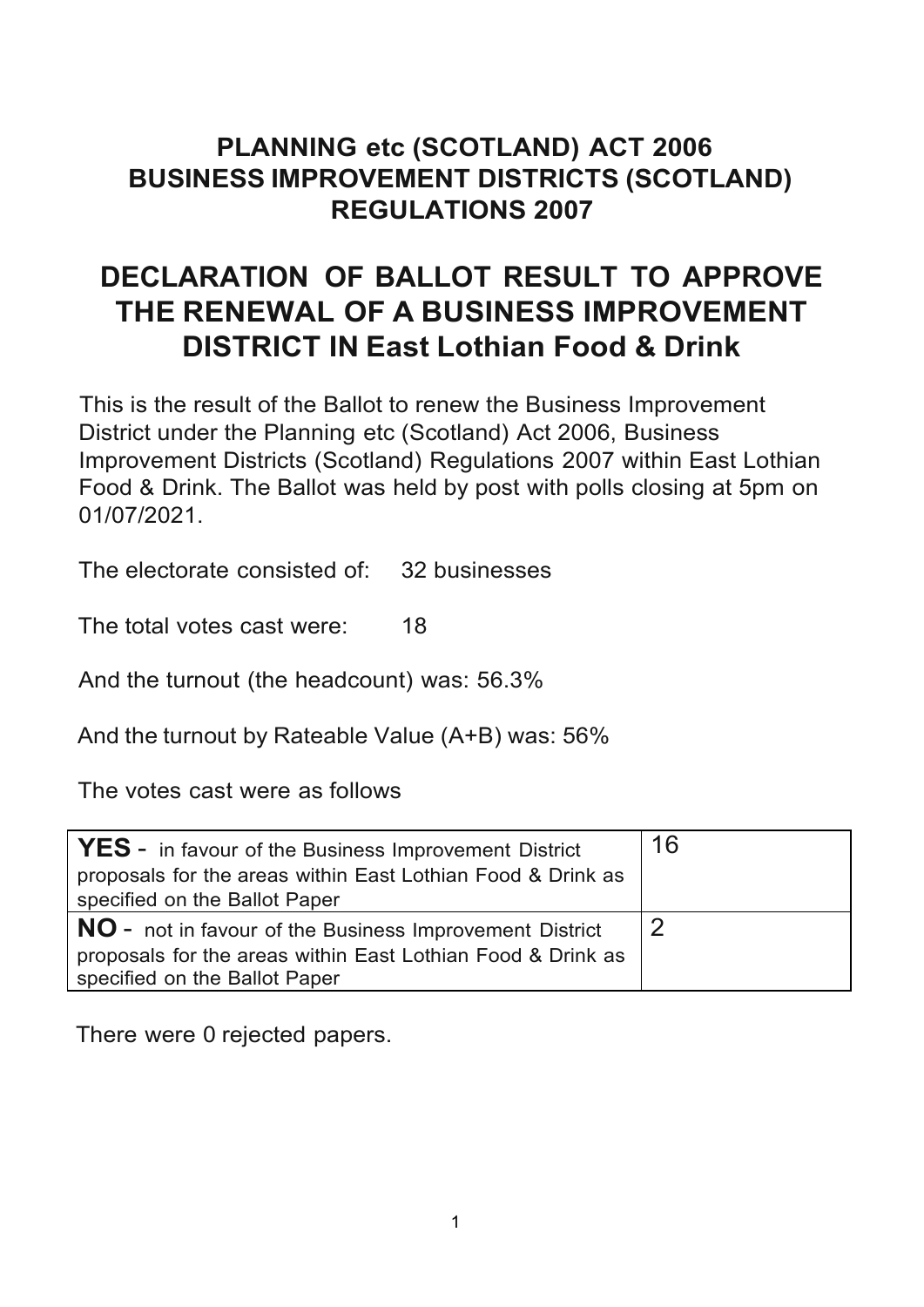The rateable values of the lands and heritages in respect of which these votes were cast are as follows:

| Aggregate of the rateable values of the lands and<br>heritages in respect of which a person voting in the<br>ballot has voted for the BID proposals A     | £767,850 |
|-----------------------------------------------------------------------------------------------------------------------------------------------------------|----------|
| Aggregate of the rateable values of the lands and<br>heritages in respect of which a person voting in the<br>ballot has voted against the BID proposals B | E117,900 |

The aggregate of the rateable values of all lands and heritages in respect of which a person is entitled to vote in the ballot is **£1,591,950.00.**

On the basis of these papers:

- 1. The number of votes cast in favour of the BID proposals **exceeds** the number of votes cast against those proposals;
- 2. The aggregate of the rateable values of the lands and heritages in respect of which a person voting in the ballot has voted for the BID proposals **exceeds** the aggregate of the rateable values of the lands and heritages in respect of which a person voting in the ballot has voted against the BID proposals;
- 3. At least 25% of the persons entitled to vote in the ballot **have** done so; and
- 4. The aggregate of the rateable values of the lands and heritages in respect of which a person voting in the ballot has voted for the BID proposals **plus** the aggregate of the rateable values of the lands and heritages in respect of which a person voting in the ballot has voted against the BID proposals is equal to at least 25% of the aggregate of the rateable values of all lands and heritages in respect of which a person is entitled to vote in the ballot.